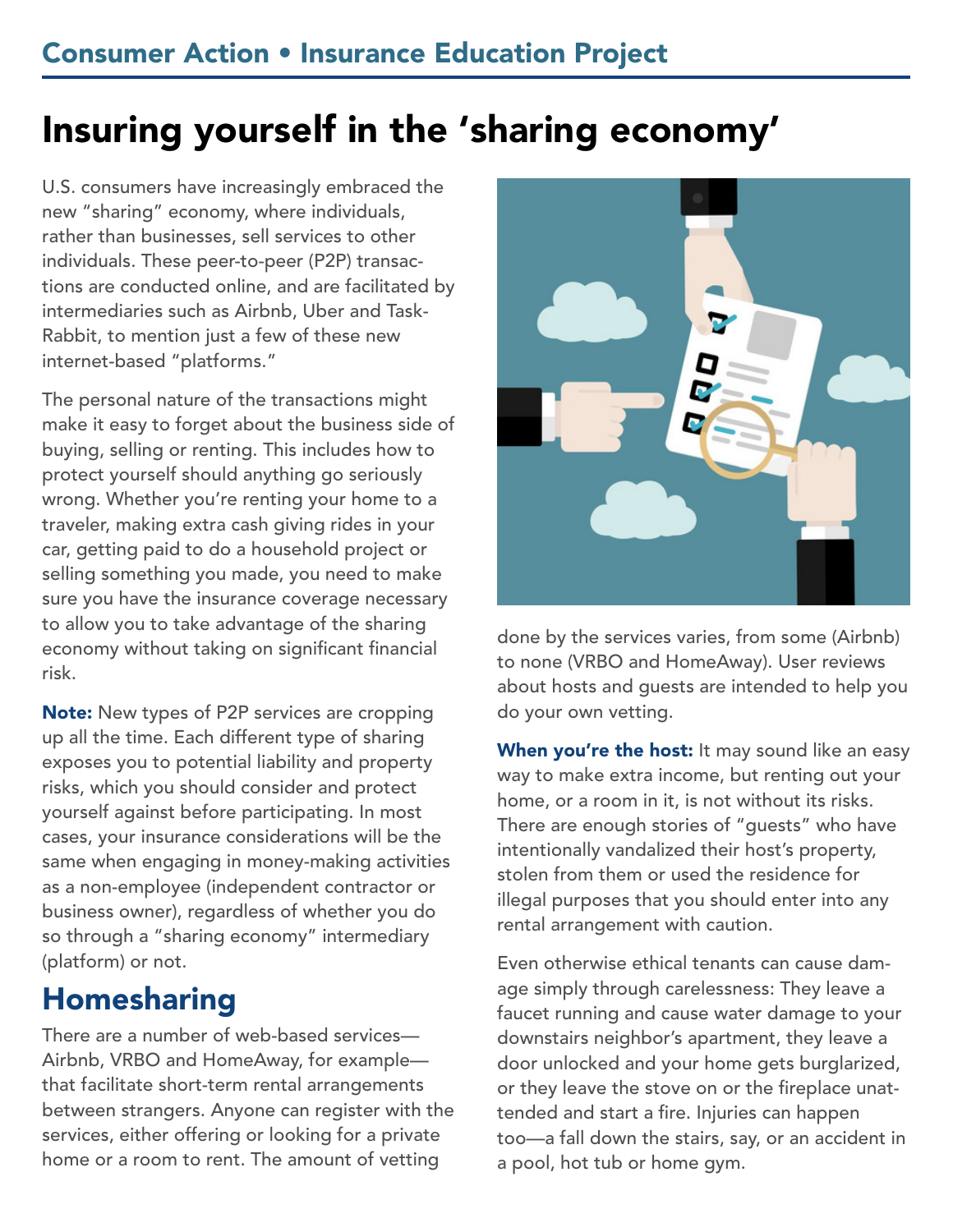

Insurance companies sell homeowners and renters policies based on how they expect a property to be used and the level of risk associated with that. Renting out all or part of your home increases your—and the insurance company's—exposure to a claim.

According to the Insurance Information Institute (III), you might be covered by your standard homeowners or renters policy if you only occasionally rent out your home (see *[https://www.iii.org/](https://www.iii.org/article/coverage-for-renting-out-your-home) [article/coverage-for-renting-out-your-home](https://www.iii.org/article/coverage-for-renting-out-your-home)*).

But even here, your insurer might require advance notice or the purchase of an "endorsement." (An endorsement, or rider, is a written addendum to an insurance policy that alters the policy's coverage, terms or conditions.) If you rent out your space more frequently, your insurance company could consider it a business and, as such, require that you purchase a business policy—specifically, either a hotel or a bed and breakfast policy—or a landlord's policy.

If you use a homesharing platform to rent out your space, the company might provide you with some protection. For example, according to the company website on 2/8/21, Airbnb provides

Host Protection Insurance (*[https://www.airbnb.com/](https://www.airbnb.com/host-protection-insurance) [host-protection-insurance](https://www.airbnb.com/host-protection-insurance)*), which provides \$1 million in primary liability coverage in the event of a third-party claim of bodily injury or property damage related to an Airbnb stay. (Primary means that this coverage applies first, before any coverage provided under your personal policy.) The example of a covered claim the company offers on its website is: A guest slips and injures their ankle during their stay at the host's place. The guest claims the host is liable and sues the host. Host Protection Insurance may cover the host's legal fees and the guest's damages.

Airbnb also offers a Host Guarantee program (*[https://www.airbnb.com/help/article/938/whats-the-differ](https://www.airbnb.com/help/article/938/whats-the-difference-between-airbnbs-host-guarantee-and-host-protection-insurance)[ence-between-airbnbs-host-guarantee-and-host-protection](https://www.airbnb.com/help/article/938/whats-the-difference-between-airbnbs-host-guarantee-and-host-protection-insurance)[insurance](https://www.airbnb.com/help/article/938/whats-the-difference-between-airbnbs-host-guarantee-and-host-protection-insurance)*), which protects hosts for up to \$1 million in damages if their places or possessions are damaged by a guest. There are exclusions (for example, valuables aren't covered), and Airbnb encourages hosts to review and understand the terms of their own personal insurance policy and to be aware that not all personal policies will cover property damage or loss caused by a paying guest.

While Airbnb and VRBO (*[https://www.vrbo.com/l/](https://www.vrbo.com/l/liability-insurance/) [liability-insurance/](https://www.vrbo.com/l/liability-insurance/)*) offer their users some protection, other companies may offer less coverage or none at all. A company's insurance offerings and policies regarding such protection are voluntary and can change at any time.

Some experts recommend only opening your home to guests who can prove they have their own homeowners, renters and/or personal liability insurance. Then, if your property were damaged, you could file a claim under their policy (if their coverage extends to such types of claims). This provides an added—but not guaranteed—source of protection.

The best way to avoid an uncovered loss is to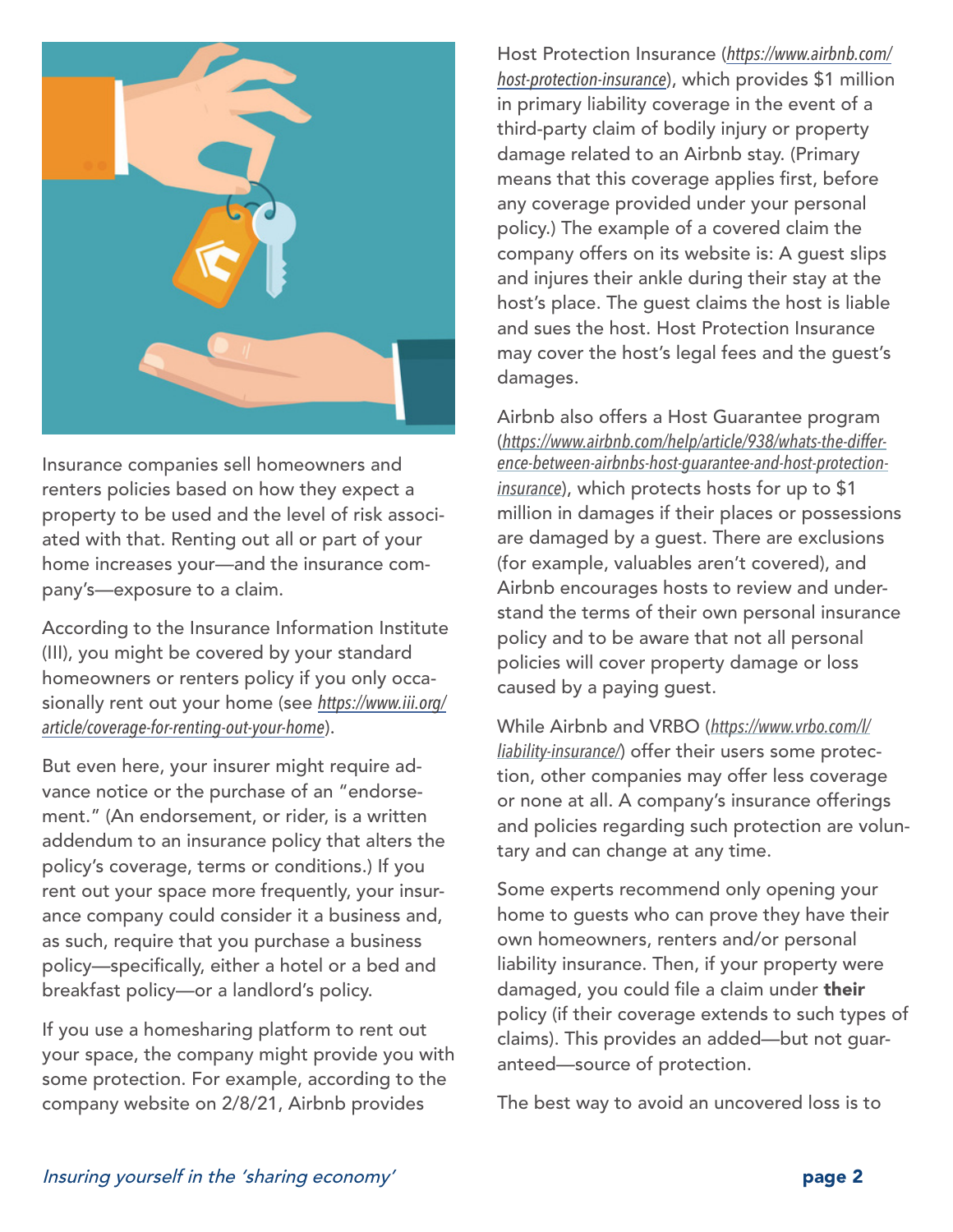consult with your insurance company or agent before inviting a paying guest into your home. In addition to making any necessary adjustments to your current coverage, your insurer may recommend an umbrella liability policy. Umbrella coverage kicks in after you reach the limit of your underlying auto or homeowners/renters policy, up to the umbrella policy limit, which is typically an increment of \$1 million. It might sound unaffordable, but an extra \$1 million in liability coverage can cost as little as a few hundred dollars per year.

When you're the renter: Before renting someone else's home, you should investigate how you would be covered if you damaged the property or were responsible for someone else getting hurt while staying there. Your own homeowners or renters policy would probably cover a claim against you for damage you cause and may also provide you with liability coverage in the event of accident or injury, but because policy terms vary, the best way to be sure is to ask your insurance carrier before you rent.

## Ridesharing, P2P carsharing and on-demand delivery

There are a lot of opportunities to make money using your personal vehicle. Understand the risks, responsibilities and insurance options for each before engaging.

#### Ridesharing

When you're the driver: The potential to earn hundreds or even thousands of dollars a month has lured droves of drivers to Uber, Lyft and similar ridesharing services, where those needing a ride can use a mobile app to summon a car driven by someone who has signed up to provide paid rides in his or her personal vehicle.

While a seemingly simple way to put more cash in your pockets, you might be putting your financial wellbeing in jeopardy if you take paying passengers without the right insurance coverage.

The typical personal auto insurance policy is not designed or priced (underwritten) for commercial activity. That means that your claim might be denied and/or your policy canceled if you use your car to make money and your insurer finds out. You might think it's worth the risk—you can always go out and get another policy, right? But drivers whose insurance has been cancelled are considered "high risk," and your future premiums could be much higher.

Uber and Lyft both provide some insurance coverage for participants. However, the companies still require drivers to have their own personal insurance coverage that meets your state's minimum coverage requirements, so you can't avoid having your own policy.

For insurance purposes, the ridesharing timeline is divided into three periods: Period 1 is when you are logged in to the app and waiting for a



Insuring yourself in the 'sharing economy' page 3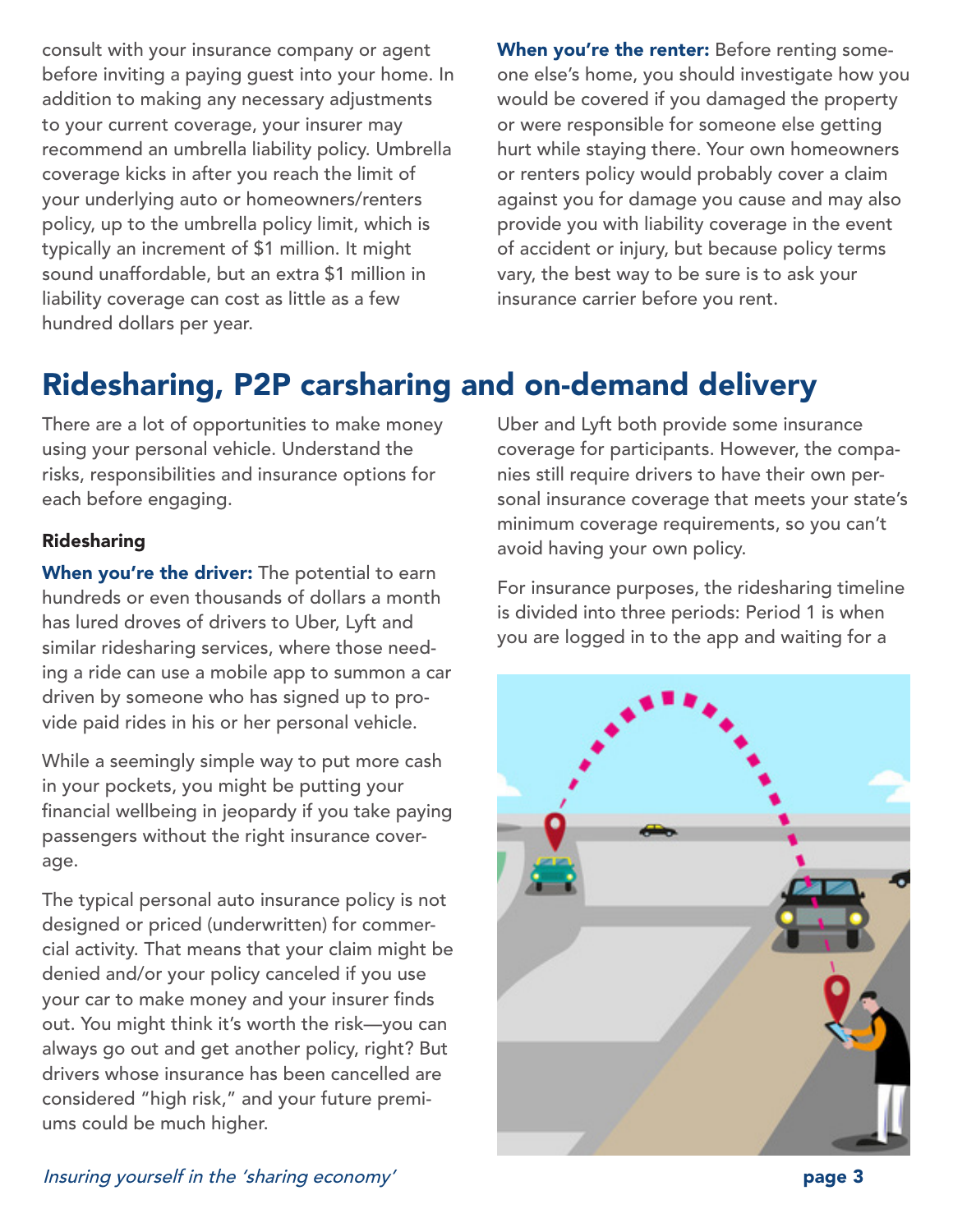ride request; Period 2 is when you have accepted a ride request but don't have the passenger in your car yet; and Period 3 is when you have a passenger in your car. Both Uber and Lyft provide primary liability coverage for their drivers during Periods 2 and 3. (When the app is off, only your personal policy covers you.)

According to the companies' websites on 2/8/21, Uber (*<https://www.uber.com/drive/insurance/>*) and Lyft (*[https://help.lyft.com/hc/en-us/articles/](https://help.lyft.com/hc/en-us/articles/213584308-Insurance-Policy) [213584308-Insurance-Policy](https://help.lyft.com/hc/en-us/articles/213584308-Insurance-Policy)*) provide \$1 million in primary liability coverage in case your passengers sue you. They also provide \$1 million in uninsured/underinsured motorist injury coverage, which covers bodily injury to anyone in the vehicle caused by someone without any or adequate insurance. The contingent collision and comprehensive coverage they provide pays for physical damage to your vehicle during Periods 2 and 3, but only if you also have this coverage on your personal auto policy (and you will have to pay the company's "deductible"). The rideshare company's insurance—not your own personal policy—applies during these times. (If you have a commercial policy or a personal policy that provides coverage for ridesharing, the rideshare company's coverage might kick in only if/when you've exhausted the limits of your own policy.)

### Examples (assumes you do not have your own commercial or rideshare insurance policy):

■ Your car is hit by an uninsured driver, injuring both you and your passenger. The rideshare company's \$1 million in uninsured/underinsured motorist injury coverage kicks in, paying for injuries up to \$1 million. The company's collision coverage pays for the damages to your car, less the company's deductible (\$1,000 for Uber and \$2,500 for Lyft), if you carry collision on your own personal policy (even though your personal policy does not come into play here).

■ You cause an accident while you have a passenger in the car. The rideshare company's \$1 million liability coverage kicks in to cover the passenger's injuries and its collision coverage pays to repair your car, less the deductible of \$1,000 (Uber) or \$2,500 (Lyft). In most states, the rideshare company's coverage does not cover the injuries you sustain (a broken leg that requires surgery) unless you've purchased its optional "injury protection" coverage, if offered, and neither does your own personal auto insurance policy. (Under a new law that went into effect on Dec. 16, 2020, California drivers now have "injury protection" coverage paid for by Uber and Lyft. This insurance covers medical expenses, disability payments and survivor benefits for drivers injured in an accident.)

During Period 1, when you are logged in and waiting for a ride request, Uber and Lyft provide much lower—contingent (secondary) in some states, rather than primary—liability limits: \$50,000/\$100,000/\$25,000 (bodily injury up to \$50,000/individual/accident with a total of \$100,000/accident and up to \$25,000 for property damage), but only if your personal policy denies your claim.

Some states, including California and Colorado, have made primary liability insurance during Period 1 a legal requirement. In response, Uber and Lyft made their driver liability coverage "primary" (the one that pays first) in those states in order to comply with the law. The companies provide no collision coverage during this period. When the app is off, you would, of course, have no insurance coverage from the rideshare companies. The exact types and amounts of coverage can vary across companies and can change at any time.

#### Example:

■ You are logged in to the Uber or Lyft app, waiting for a ride request, when you strike a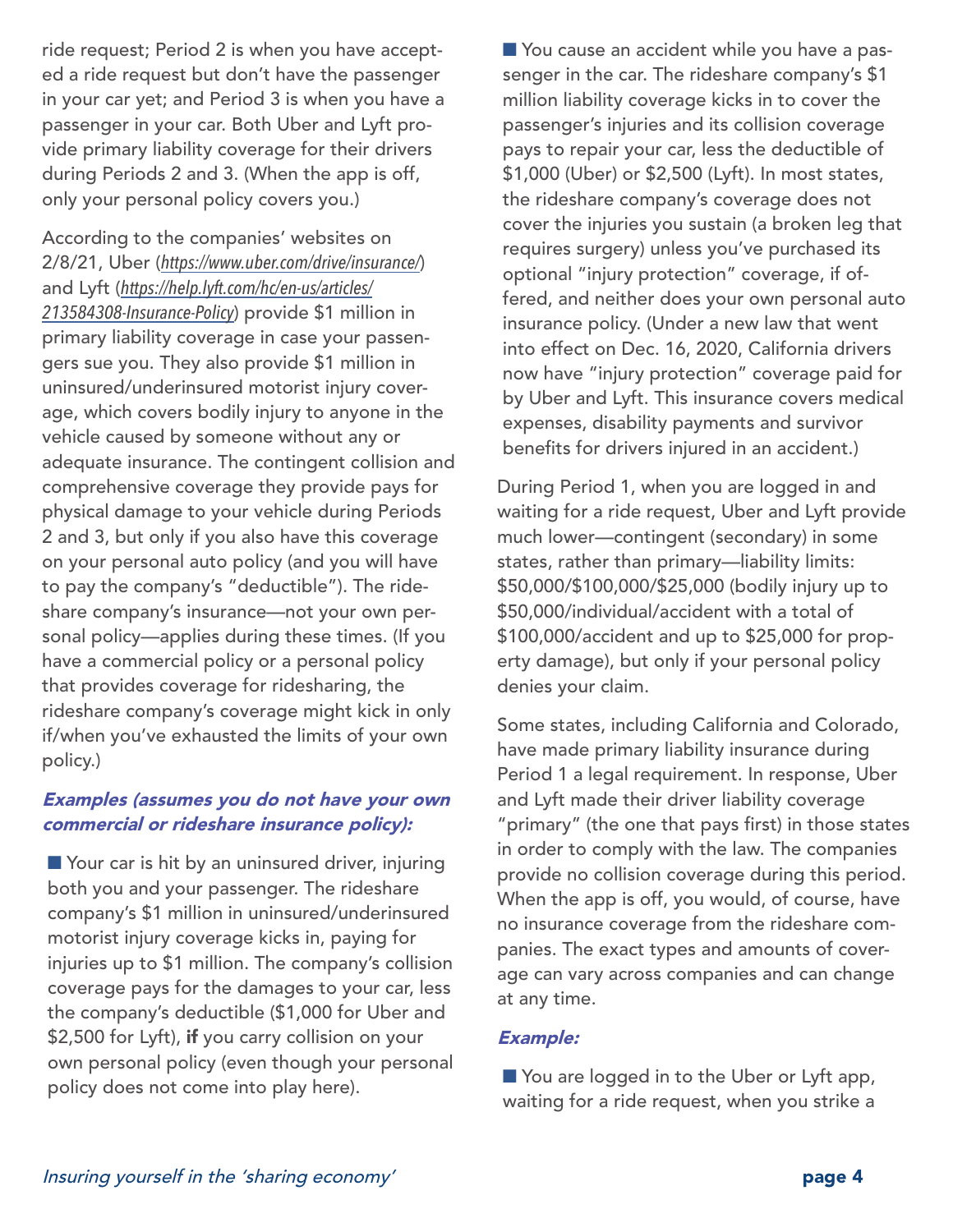bicyclist that rides in front of your car. If you live in a state where Period 1 insurance is contingent, you must report the accident to the company that provides your personal auto insurance. The rideshare company's Period 1 coverage will kick in only if your personal insurance denies the claim. If you live in a state where Period 1 coverage is primary, you would file a claim with the rideshare company. If the rideshare company's coverage applies, it would pay for injuries to the bicyclist, as well as damages to the bicycle, up to the policy limits (\$50,000/\$100,000/\$25,000). It would not pay for your injuries (except in a state, such as California, that requires such coverage) or damage to your vehicle.

To fully protect yourself at all times, you would need your own insurance policy that would allow you to participate in ridesharing (in other words, the insurer wouldn't cancel your policy if it found out you were taking paying passengers) and fill in the coverage gap during Period 1. Without it, in an accident that is your fault, you would have to pay for repairs and your own medical bills out of pocket (unless you had purchased optional "injury protection" through the rideshare company, or your state requires that the company provide such coverage) and would be responsible for any liability claims that exceeded the rideshare company's lower Period 1 coverage limits.

As an independent contractor, you also would not receive any workers compensation or unemployment benefits if your accident made you unable or ineligible to drive (in California, you could receive disability payments under the newly required "injury protection" coverage). (Note: In no-fault states, your own insurer pays your damages regardless whose fault the accident is. But most states assign fault, and the at-fault party and his/her insurer are responsible for paying damages/claims.)

Generally speaking, your coverage options are:

 $\blacksquare$  a commercial policy, but these are expensive;

 $\blacksquare$  a rideshare policy that covers all the rideshare periods (you'll be paying for duplicate coverage to some extent);

Period 1 coverage, which provides collision coverage that Uber/Lyft don't offer and could increase the liability coverage limits; or

 $\blacksquare$  a rideshare-friendly personal policy, which doesn't offer extra coverage but doesn't cancel or otherwise penalize you for being a rideshare driver.

Insurers are responding to the booming sharing economy by offering new products—hybrid policies—for participants. Not all companies are on board yet, but, according to the NAIC, several insurers have developed products to fill gaps. Coverage types and limits vary. For example, The Rideshare Guy blog (*[www.](http://www.therideshareguy.com) [therideshareguy.com](http://www.therideshareguy.com)*) reports that some policies will even cover you during Periods 2 and 3 so you won't be subject to Uber's \$1,000 and Lyft's \$2,500 collision deductible.

The best way to find out if your current personal auto policy will cover you while ridesharing is to ask your insurer or broker. However, there have been reports from some consumers that their policy was canceled for either being open about ridesharing or for being secretive and getting found out. So, the best time to get information is **before** you start driving for pay.

If you've already started, you might want to first try to learn about your insurer's general attitude about ridesharing (for example, if it offers hybrid policies or if there are reports of it dropping rideshare drivers).

An online search for the insurance company name plus "ridesharing" should be helpful. The Rideshare Guy blog also gives a general idea of which companies insure rideshare drivers (today, that includes almost all major carriers), and provides a list of insurance company offerings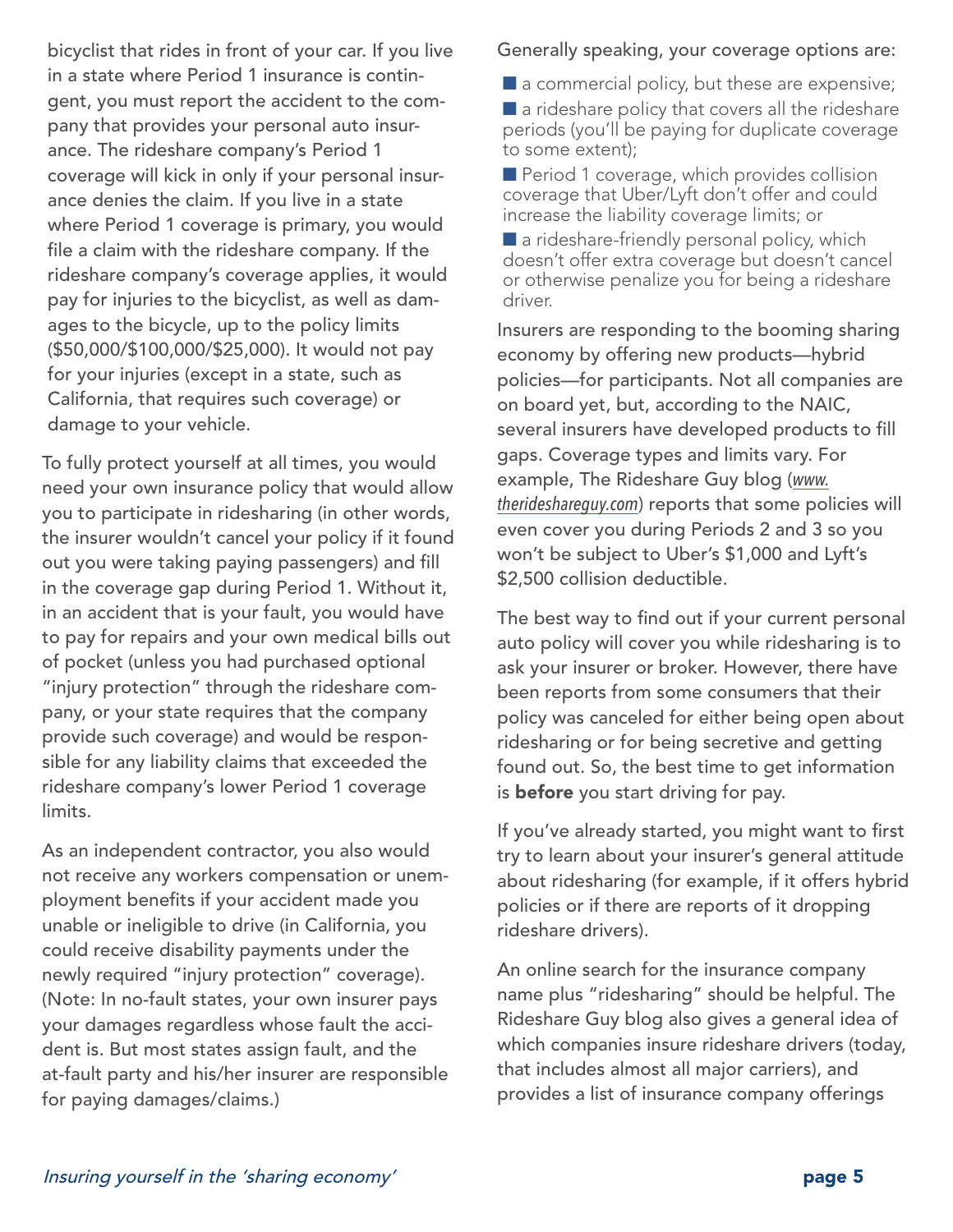

for rideshare drivers by state (*[http://therideshareguy.](http://therideshareguy.com/rideshare-insurance-options-for-drivers/) [com/rideshare-insurance-options-for-drivers/](http://therideshareguy.com/rideshare-insurance-options-for-drivers/)*).

NerdWallet's "Rideshare Insurance for Drivers: Where to Buy, What It Covers" (*[https://www.](https://www.nerdwallet.com/blog/insurance/best-ridesharing-insurance/) [nerdwallet.com/blog/insurance/best-ridesharing-insurance/](https://www.nerdwallet.com/blog/insurance/best-ridesharing-insurance/)*) is a similar resource. While your choices, if any (availability varies by state), may be limited, you should shop around when possible, just as you should for all insurance.

Be aware that if you get into an accident during Period 1 and contact your insurance company (you would contact Lyft or Uber during Periods 2 and 3 unless you had a commercial or ridesharing personal policy), the representative will most likely ask you if you are an Uber or Lyft driver.

If you haven't disclosed your ridesharing activity, your claim could be denied and/or your policy dropped. If you lie, you are committing insurance fraud. (Several states require you to tell your personal auto insurer and anyone involved in the claims process whether or not you were logged in to a ridesharing app and available for hire at the time of the accident.)

When you're the passenger: View Uber's (*[https://](https://www.uber.com/drive/requirements/) [www.uber.com/drive/requirements/](https://www.uber.com/drive/requirements/)*) and Lyft's (*[https://](https://help.lyft.com/hc/en-us/sections/203021527-State-City-Driver-Requirements) [help.lyft.com/hc/en-us/sections/203021527-State-City-Driver-](https://help.lyft.com/hc/en-us/sections/203021527-State-City-Driver-Requirements)[Requirements](https://help.lyft.com/hc/en-us/sections/203021527-State-City-Driver-Requirements)*) driver requirements so that you

understand how you are being protected and can make a decision about using such services. Among other qualifications, both Uber and Lyft require that drivers be at least a certain age, have a valid license and an acceptable driving record, pass a criminal background check and have insurance. (Some requirements, like age and how long you've been licensed, depend on region.) They also have vehicle requirements related to safety, comfort and overall condition.

Both Uber and Lyft give passengers the opportunity to rate their drivers. In theory, this should help weed out unsafe drivers, but the system would not necessarily benefit you if you were one of the driver's first passengers.

### P2P carsharing

When you're the car owner: Peer-to-peer carsharing services such as Getaround and Turo enable car owners to rent out their vehicle to someone who needs one.

Like Uber and Lyft, the services typically provide some insurance to participants. But many of the same caveats apply: Coverage may differ among companies, and you should understand your personal insurance company's stance on P2P carsharing before you participate. Your personal policy will almost certainly not cover you while your car is being rented, and the insurer may drop you or raise your rates if they learn that you are renting your vehicle out. (California, Oregon and Washington, however, have passed legislation making it illegal for auto insurers to drop customers solely for sharing their vehicles through P2P services.)

Learn more in ValuePenguin's "How Car Sharing Affects Your Auto Insurance" (*[https://www.](https://www.valuepenguin.com/how-car-sharing-affects-your-auto-insurance) [valuepenguin.com/how-car-sharing-affects-your-auto](https://www.valuepenguin.com/how-car-sharing-affects-your-auto-insurance)[insurance](https://www.valuepenguin.com/how-car-sharing-affects-your-auto-insurance)*) and in WalletHub's "Car Sharing Insurance" (*[https://wallethub.com/edu/oi/car-sharing](https://wallethub.com/edu/oi/car-sharing-insurance/13783)[insurance/13783](https://wallethub.com/edu/oi/car-sharing-insurance/13783)*).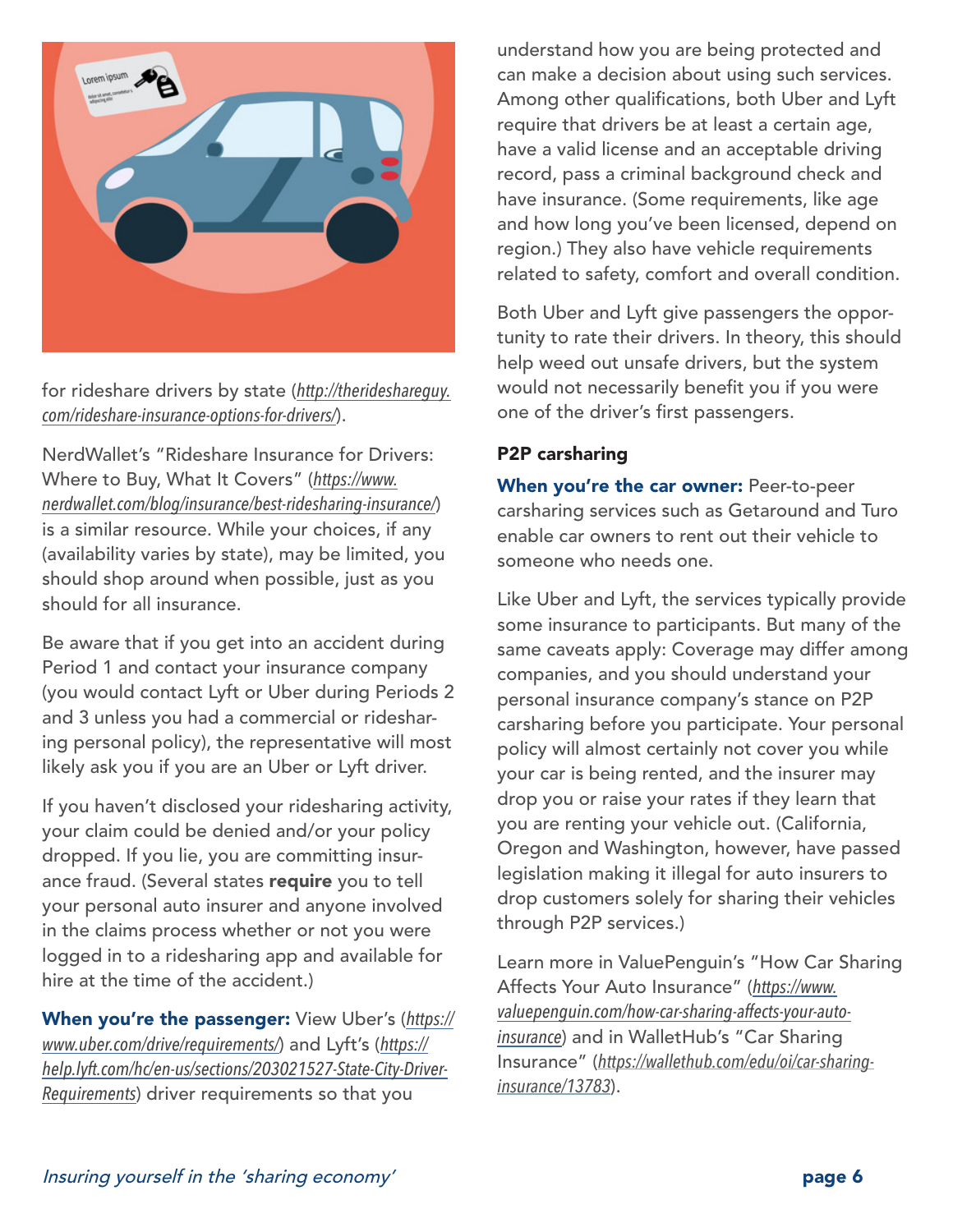When you're the renter: When renting a car from a peer-to-peer carsharing service, unless specifically excluded, you should be protected by your own auto insurance just the way you would be when renting from a traditional car rental agency.

The major P2P car rental companies also provide supplemental (secondary) coverage, which would be primary coverage for renters who don't have their own auto insurance. Learn more in WalletHub's article (*[https://wallethub.com/edu/](https://wallethub.com/edu/car-sharing-insurance/13783/) [car-sharing-insurance/13783/](https://wallethub.com/edu/car-sharing-insurance/13783/)*).

If you'll be using a credit card to pay for your rental, check with your credit card issuer to see what additional rental car coverage is provided—usually some damage and theft coverage, but not liability. Get coverage information directly from the credit card company, in writing.

Learn more at the Insurance Information Institute's "Rental Car Insurance" page (*[http://www.iii.](http://www.iii.org/article/rental-car-insurance) [org/article/rental-car-insurance](http://www.iii.org/article/rental-car-insurance)*), in CreditCards.com's "Renting a car? Know whether your card adds insurance" (*[http://www.creditcards.com/credit-card-news/](http://www.creditcards.com/credit-card-news/car-rental-insurance-coverage-1273.php) [car-rental-insurance-coverage-1273.php](http://www.creditcards.com/credit-card-news/car-rental-insurance-coverage-1273.php)*), and in Nerd-Wallet's "Rental Car Insurance: How Your Credit



Card Has You Covered" (*[https://www.nerdwallet.com/](https://www.nerdwallet.com/article/credit-cards/credit-card-rental-car-coverage) [article/credit-cards/credit-card-rental-car-coverage](https://www.nerdwallet.com/article/credit-cards/credit-card-rental-car-coverage)*).

### On-demand delivery

The limitations of personal auto policies apply to any type of commercial activity. That includes making deliveries, whether for a service such as DoorDash, Postmates, UberEats or Amazon Flex, or for the local pizza parlor.

To ensure you're protected, find out what insurance, if any, the company provides its drivers. For example, in early 2021, Amazon Flex required that couriers carry their own personal insurance, and provided, on top of that, \$1 million in primary liability coverage, \$1 million in uninsured/underinsured motorist coverage, and \$50,000 in comprehensive and collision coverage (if you already have some amount of comprehensive/collision coverage on your personal policy) while delivering packages, picking up packages and returning undelivered packages. (New York drivers don't qualify for Amazon Flex's insurance coverage because they are required to carry their own commercial insurance.) Of course, Amazon Flex coverage can be changed or canceled at any time. Other companies that connect delivery customers and drivers may offer less—or no—coverage.

Be aware that rideshare insurance, if you buy it, may not necessarily cover you for delivery driving—ask about delivery-specific insurance products, or products that cover you for ridesharing and delivery driving if you do both.

## On-demand services

Another name for the "sharing" economy is the "gig" economy, which comes from the entertainment industry, where a gig is a short, one-time professional engagement. Probably the best known of these gig intermediaries is TaskRabbit, which connects people who need chores, errands and projects done with freelancers who

Insuring yourself in the 'sharing economy' page 7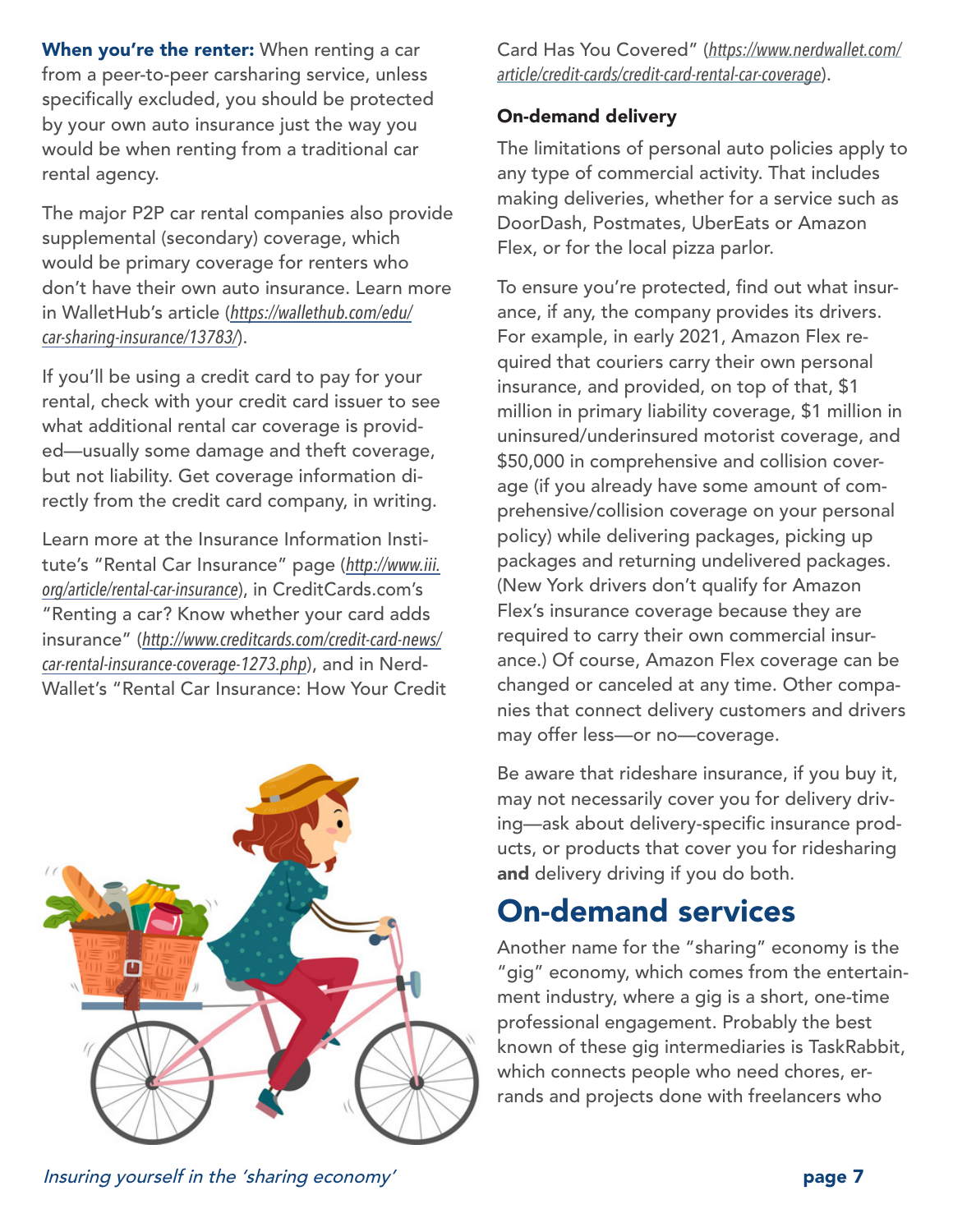can do them—sometimes the same day. Taskers, as those getting gigs through TaskRabbit are called, set their own schedule and rates. Those looking to hire someone choose a tasker through the app based on expertise, pricing, availability, etc. Payment is processed through the app.

When you're the tasker: You might wonder what could possibly go so wrong with a gig that it might put your financial wellbeing in jeopardy. Consider what could happen if you were hired to put together some bookshelves and you accidentally toppled the completed seven-foot shelf onto the client's home theater system and/or nearby sleeping child.

Generally speaking, if you injure someone or damage something while hired for work, the liability claim would not be covered by your own renters or homeowners insurance policy because personal insurance policies don't cover business activities.

In order to be protected, you would have to have the appropriate business insurance policy, or you would be forced to rely on the cover-



age—if any—provided by the company that brokered the gig. (Be aware that even if the homeowner's or renter's own personal insurance policy covers the losses to the policyholder that you caused, the insurer could come after you for reimbursement.)

TaskRabbit is not the only platform of its kind, and new ones sprout up all the time. While many of these companies offer some amount of insurance (for example DogVacay provides veterinary coverage for pets under certain circumstances), the limits, deductibles, exclusions and claims processes will vary.

And some platforms might provide no coverage at all. It's crucial that you understand what, if anything, is covered so that you avoid putting your personal assets on the line as the result of an uncovered claim against you.

And remember, regardless of the insurance coverage the company may provide, you could still be sued (either in addition to the company, because the company has denied the claim, or because the losses exceed the company's coverage limit).

When you're the client: You might be covered for damage or injuries caused by the person you hire under insurance or a "guarantee" provided by the company that brokered the gig. For example, according to the company website in February 2021, under the TaskRabbit Happiness Pledge (*<https://www.taskrabbit.com/pledge>*), the company may, at its own discretion, compensate clients up to \$10,000 per loss for property damage as the result of a tasker's negligence or up to \$10,000 for theft of property by a tasker, or up to \$10,000 for bodily injury sustained by a user and caused by another user.

Claims have to be filed within 14 days of the task and not fall under the laundry list of excluded losses. This coverage is secondary, which means that it would kick in only after your own

Insuring yourself in the 'sharing economy' **page 8** and the state of the state of the state of the state of the s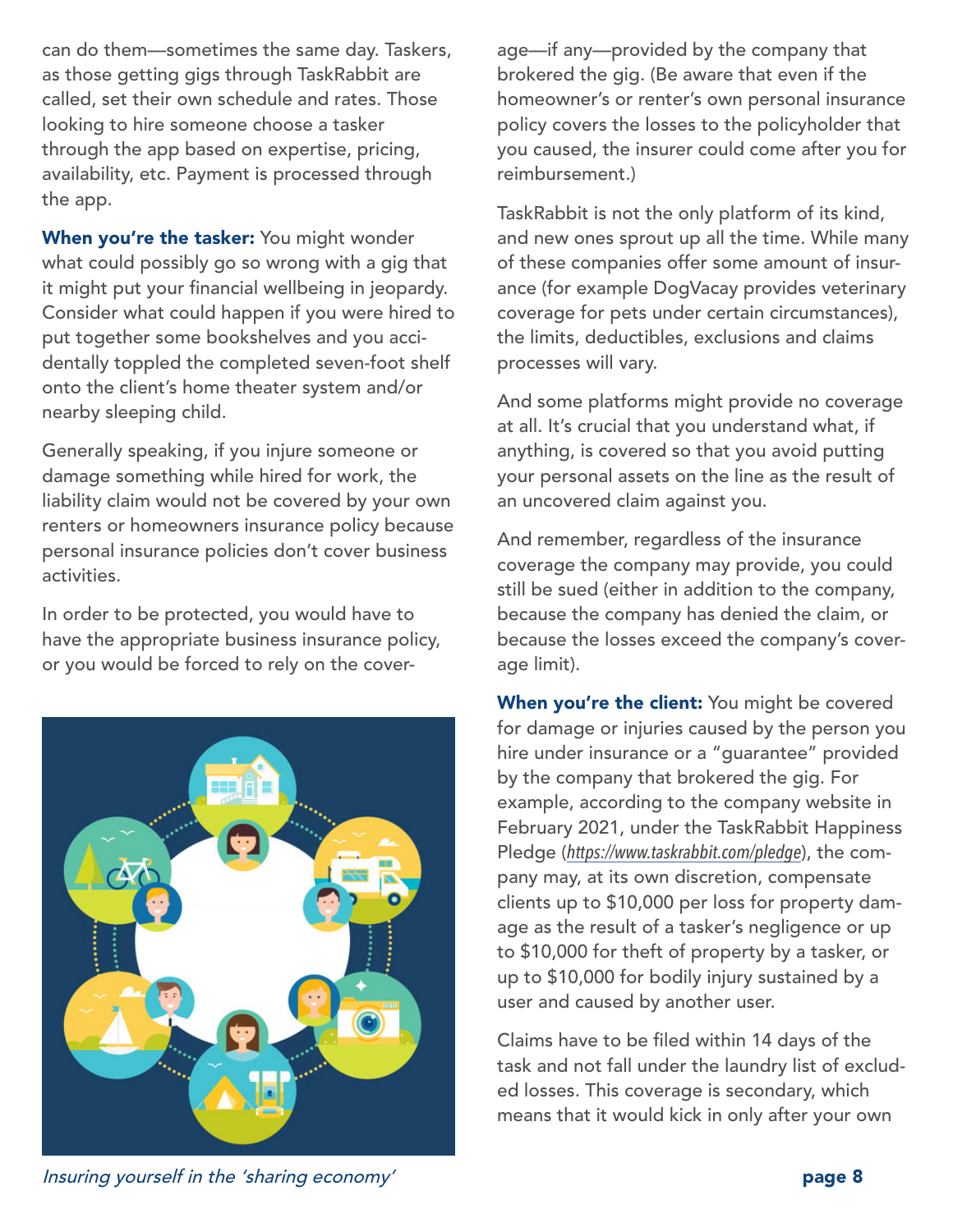insurance pays up to its limits or denies the claim.

Check with the company you use to connect with clients or workers regarding the coverage it offers users, if any.

If the person you hire gets injured in your home as a result of negligence on your part, your homeowners or renters insurance should cover the claim. That's also true if, say, your dog bites someone while being walked on leash by your DogVacay sitter, assuming there was negligence on the sitter's part.

While most homeowners purchase insurance because it is required by their mortgage lender or they have a significant amount of home equity to protect, the majority of renters don't have coverage. Renters insurance can typically be had for as little as \$15 per month for a basic policy.

If you don't have homeowners or renters insurance, you could be left holding the bag if the claim isn't covered by someone else's insurance (the intermediary company, for example). If you are a renter, your landlord's insurance policy does not cover your personal property or liability claims against you.

## P2P marketplaces

A P2P marketplace is an online venue for connecting people who need/want something with people who have things to sell and/or rent. For example, Etsy is a well-known P2P marketplace for homemade goods, from clothing, jewelry and soap to décor, furniture and toys. The platforms for lending/borrowing or renting things such as tools and sports equipment are much smaller, but they do exist.

When you're the seller/owner: Examples of what could go wrong when you sell your wares include a baby choking on a loose button from the crib quilt you sewed, someone having a

severe allergic reaction to the undisclosed metal you used in the earrings you made, or someone's dog getting sick from the biscuits you baked. Injuries to buyers are not the only risks.

For example, your garage burning down because the laser equipment you use started a fire, or the UPS driver tripping on your carpet as he picks up the orders you're shipping out, are other "perils" (insurance company lingo for risks). Examples of what could go wrong when you rent out your equipment include someone falling off your ladder because of a broken step or someone getting a head injury because your helmet was old and no longer protective.

Generally speaking, the typical homeowners or renters insurance policy would not cover claims against you resulting from business pursuits, which include selling or renting products, belongings, etc.

It's possible that, depending on what you are selling or renting and how often you do it, the insurance company that carries your homeowners or renters policy would add a rider to provide such coverage.

But it's also very possible that it wouldn't, and that you would have to purchase a business and/ or product liability policy. (Product liability insurance protects a company against liability claims or suits for bodily injury or property damage arising from the manufacture or sale of the company's products. Learn more at The Balance: *[https://www.thebalance.com/product-liability](https://www.thebalance.com/product-liability-insurance-462597)[insurance-462597](https://www.thebalance.com/product-liability-insurance-462597)*.)

As always, the best way to be sure about what coverage you need is to consult with your insurer and be upfront about what you are selling or renting, to whom, how often, what special equipment you might be using to produce products in your home, what inventory you store, who visits your property to make purchases or deliveries, whether you hire help, etc.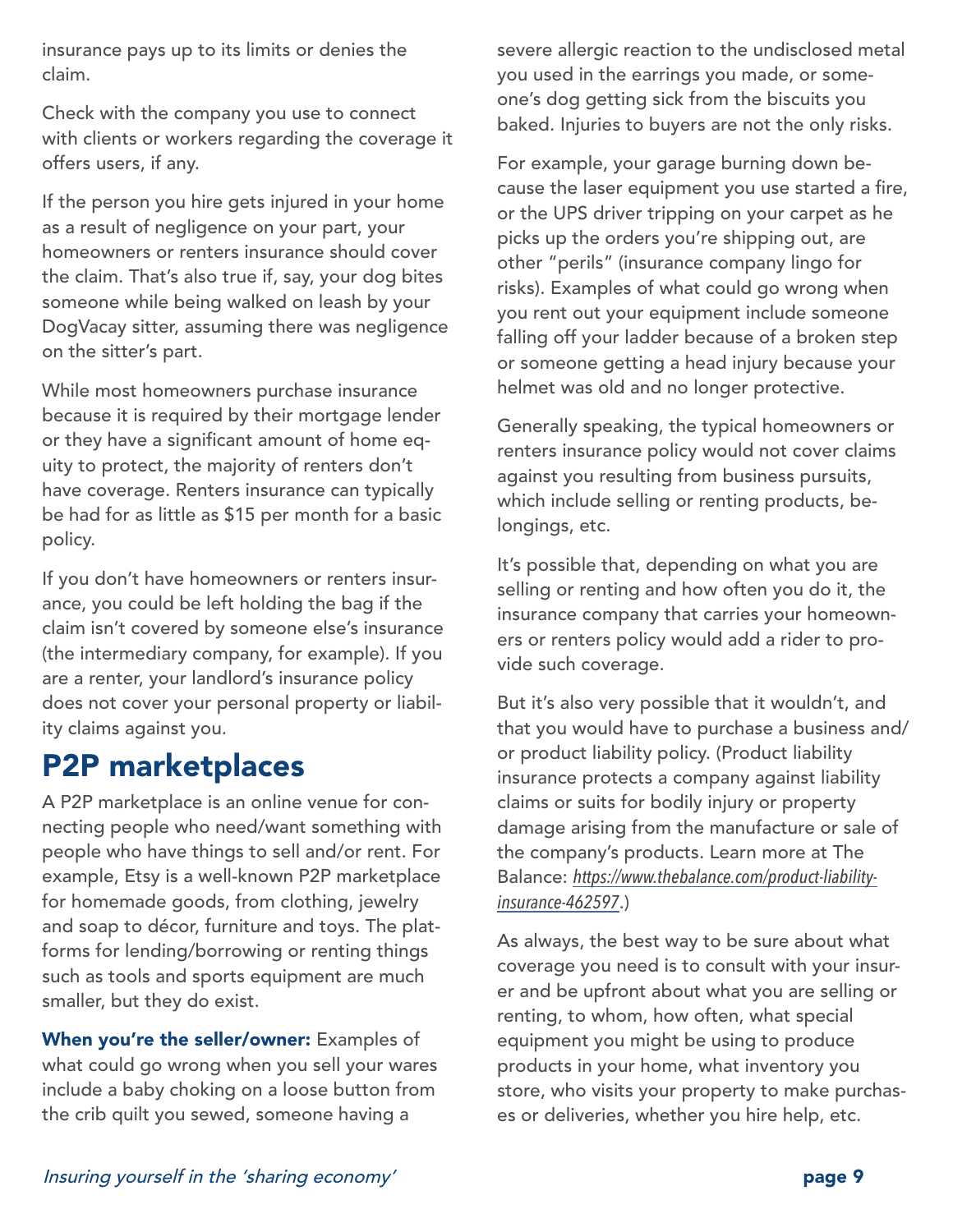It's possible that the platform you use might offer some type of insurance or guarantee for things like lost or damaged orders, or damaged or stolen rental items. But you're unlikely to get any liability coverage through an intermediary. If someone is going to sue for damages or injury caused by something you produced or rented to them, you will almost certainly be on the hook. Without your own insurance coverage—whether through a rider to your homeowners or renters policy or through a separate business or product liability policy—your current assets and future earnings could be at stake.

When you're the buyer/renter: As always, try to do business with trusted merchants. If you are considering purchasing or renting from an unfamiliar person or company, check online reviews and do an internet search to learn as much as possible before making a transaction. Be aware that just because people who sell or rent things to the public should have liability insurance doesn't mean they do. That could leave you (and/or your insurer) holding the bag if you were to suffer injuries or damage.

### Dos and don'ts

Whichever side of the sharing economy you are on, there are precautions you should take to protect yourself and your assets. Consider these things before you participate:

Do know your state and local laws. For example, New York City requires ridesharing and delivery drivers to have a commercial insurance policy, and might require a commercial driver's license. To find out exactly what your state requires, contact your state's insurance department (*[http://](http://www.naic.org/state_web_map.htm) [www.naic.org/state\\_web\\_map.htm](http://www.naic.org/state_web_map.htm)*) and department of motor vehicles (*<http://www.dmvusa.com/>*). If you do not comply with licensing requirements, your insurer could deny your claim and/or you could be prosecuted if you were to get into an accident.

Do check with your insurer to confirm what is covered and what isn't. For example, if you've dropped collision and/or comprehensive coverage on your own personal auto policy, you may not be covered if the auto you rent through a P2P carsharing platform is stolen or damaged. If you don't own a car, some experts recommend that you purchase non-owner liability insurance for added protection.

Do consider all types of insurance you might need. Although it has been challenged legally, generally speaking, the companies that provide the technology to connect you to your passengers, clients or customers treat workers as independent contractors rather than employees. As an independent contractor, you wouldn't be eligible for workers compensation if you got hurt while performing your work, or for unemployment insurance if your gigs dried up. You would also be responsible for your own health insurance.

Do be honest with your insurance company or agent about your plans to make money in the sharing economy. This will help you avoid an uncovered loss or the cancellation of your policy if, say, you tell them you only rent out your home a couple of weekends a year and they find out you have paying guests much more frequently.

Do re-read platform agreements and policies regularly or, for infrequent users, each time you use the service since terms of use can be changed at any time.

**Don't assume** that you are covered for every type of loss. Damages that might not qualify as covered claims can also occur—a renter introducing bedbugs into your home, for example. Costly and/or inconvenient problems that are not covered by your personal policy or protection provided by the intermediary (platform) are something to consider before participating.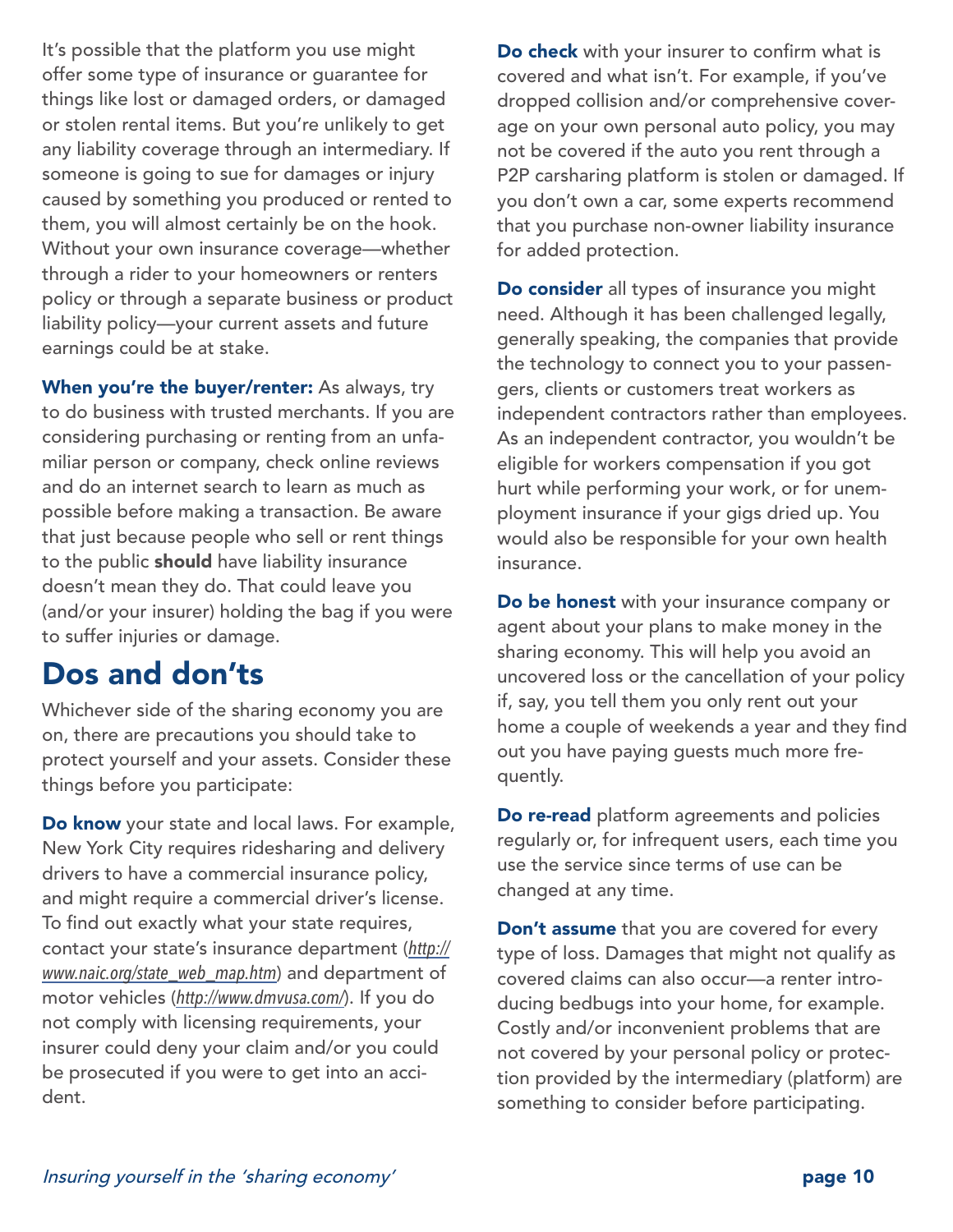Don't inadvertently allow your paying quest to establish tenant rights. For example, in San Francisco, renters gain tenancy in an apartment by living there for more than 30 days. If they decide not to leave after that, you would have to go through the formal eviction process to get them out of your home—even if they've since stopped paying rent.

Don't wait until after you have opened yourself up to liability to find out what coverage you do—or don't—have.

### Resources

### Insurance Information Institute (III) (*[www.iii.org](http://www.iii.org)*)

Coverage for renting out your home (*[https://www.](https://www.iii.org/article/coverage-for-renting-out-your-home) [iii.org/article/coverage-for-renting-out-your-home](https://www.iii.org/article/coverage-for-renting-out-your-home)*)

Peer-to-peer home rental (*[http://www.iii.org/article/](http://www.iii.org/article/peer-peer-home-rental) [peer-peer-home-rental](http://www.iii.org/article/peer-peer-home-rental)*)

Ride-sharing and insurance: Q&A (*[http://www.iii.](http://www.iii.org/article/ride-sharing-and-insurance-qa) [org/article/ride-sharing-and-insurance-qa](http://www.iii.org/article/ride-sharing-and-insurance-qa)*)

Rental car insurance (*[http://www.iii.org/article/rental](http://www.iii.org/article/rental-car-insurance)[car-insurance](http://www.iii.org/article/rental-car-insurance)*)

#### National Association of Insurance Commissioners (NAIC) (*[www.naic.org](http://www.naic.org)*)

State insurance commissioners (map) (*[http://www.](http://www.naic.org/state_web_map.htm) [naic.org/state\\_web\\_map.htm](http://www.naic.org/state_web_map.htm)*)

Sharing Economy Page (*[https://content.naic.org/](https://content.naic.org/consumer/sharing-economy.htm) [consumer/sharing-economy.htm](https://content.naic.org/consumer/sharing-economy.htm)*)

The Rideshare Guy (blog and podcast for drivers) (*<http://therideshareguy.com/>*)

Rideshare insurance options for Uber and Lyft drivers (*[http://therideshareguy.com/rideshare-insurance](http://therideshareguy.com/rideshare-insurance-options-for-drivers/)[options-for-drivers/](http://therideshareguy.com/rideshare-insurance-options-for-drivers/)*)

NerdWallet (financial tools and information for consumers) (*[www.nerdwallet.com](http://www.nerdwallet.com)*)

Rideshare Insurance for Drivers: Where to Buy It, What It Covers (*[https://www.nerdwallet.com/blog/](https://www.nerdwallet.com/blog/insurance/best-ridesharing-insurance/) [insurance/best-ridesharing-insurance/](https://www.nerdwallet.com/blog/insurance/best-ridesharing-insurance/)*)

The Thin Line Between Personal and Commercial Auto Insurance (*[https://www.nerdwallet.](https://www.nerdwallet.com/blog/insurance/personal-vs-commercial-auto-insurance/) [com/blog/insurance/personal-vs-commercial-auto-insurance/](https://www.nerdwallet.com/blog/insurance/personal-vs-commercial-auto-insurance/)*) What Vehicle Owners Need to Know about Car-Sharing Insurance (*[https://www.nerdwallet.com/](https://www.nerdwallet.com/blog/insurance/car-sharing-insurance/) [blog/insurance/car-sharing-insurance/](https://www.nerdwallet.com/blog/insurance/car-sharing-insurance/)*)

WalletHub (personal finance tools and information) (*[www.wallethub.com](http://www.wallethub.com)*)

Car Sharing Insurance (*[https://wallethub.com/edu/oi/](https://wallethub.com/edu/oi/car-sharing-insurance/13783) [car-sharing-insurance/13783](https://wallethub.com/edu/oi/car-sharing-insurance/13783)*)

Nolo (free online legal information and DIY legal publisher) (*[www.nolo.com](http://www.nolo.com)*)

Insurance Questions When Renting Out Your Home Short Term (*[https://www.nolo.com/legal](https://www.nolo.com/legal-encyclopedia/insurance-questions-when-renting-out-your-home-short-term.html)[encyclopedia/insurance-questions-when-renting-out-your](https://www.nolo.com/legal-encyclopedia/insurance-questions-when-renting-out-your-home-short-term.html)[home-short-term.html](https://www.nolo.com/legal-encyclopedia/insurance-questions-when-renting-out-your-home-short-term.html)*)

What Do Uber and Lyft Drivers Need to Know About Car Insurance? (*[http://www.all-about-car](http://www.all-about-car-accidents.com/resources/what-uber-and-lyft-drivers-need-to-know-car-insurance.html)[accidents.com/resources/what-uber-and-lyft-drivers-need-to](http://www.all-about-car-accidents.com/resources/what-uber-and-lyft-drivers-need-to-know-car-insurance.html)[know-car-insurance.html#](http://www.all-about-car-accidents.com/resources/what-uber-and-lyft-drivers-need-to-know-car-insurance.html)*)

**Consumer Action** (nonprofit provider of free consumer information and educational resources) (*[www.consumer-action.org](http://www.consumer-action.org)*)

Tax basics for earners in the 'sharing economy' (*[https://www.consumer-action.org/modules/articles/](https://www.consumer-action.org/modules/articles/insurancesharingecon_tax_basics) [insurancesharingecon\\_tax\\_basics](https://www.consumer-action.org/modules/articles/insurancesharingecon_tax_basics)*)

A free and comprehensive educational module on insurance in the sharing economy, including training materials to be used by community educators, is available online (*[https://www.consumer](https://www.consumer-action.org/modules/module_insurance_sharing_economy)[action.org/modules/module\\_insurance\\_sharing\\_economy](https://www.consumer-action.org/modules/module_insurance_sharing_economy)*).

### Insuring yourself in the 'sharing economy' page 11